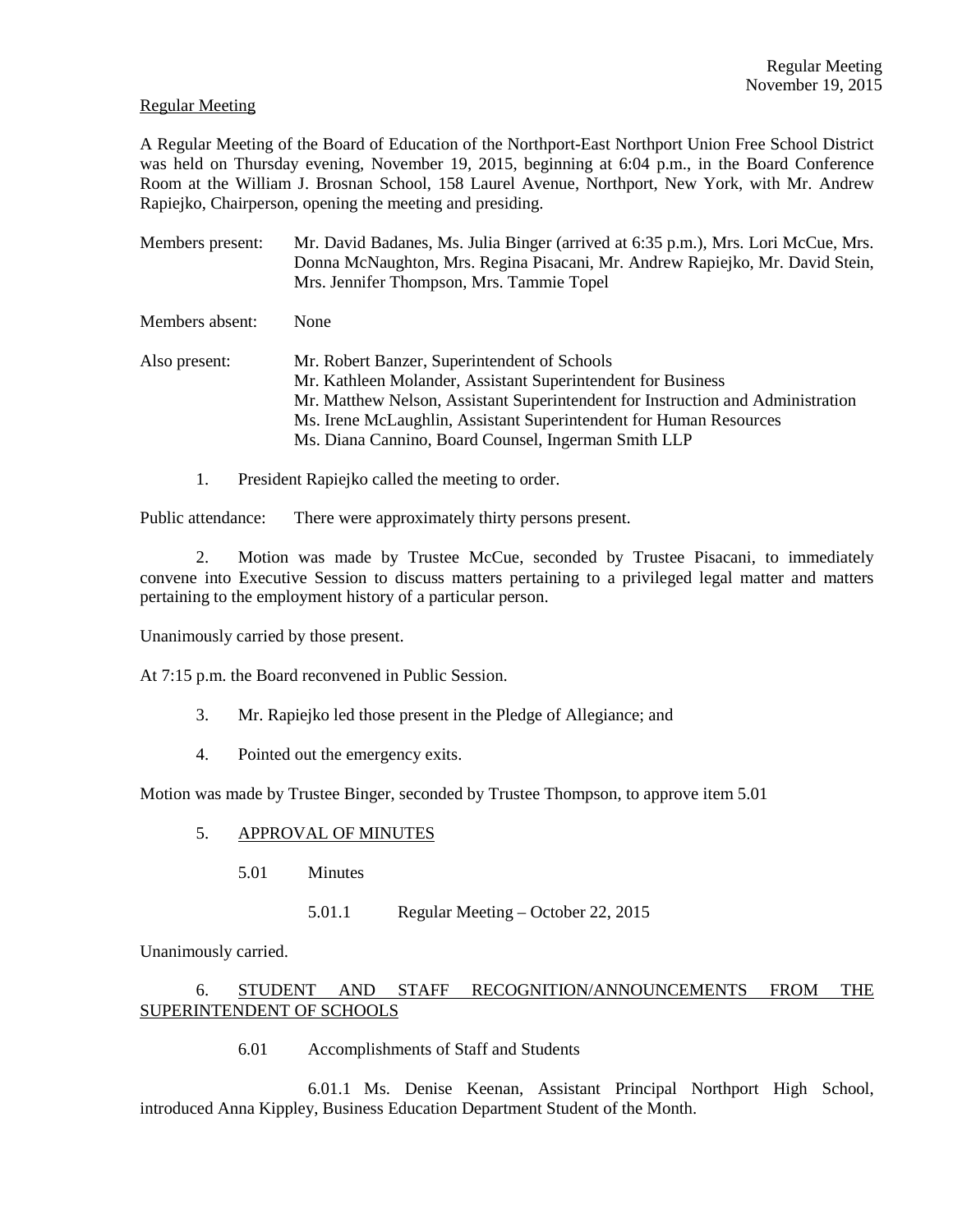Ms. Keenan stated that Anna is a dedicated Business Education student who has immersed herself in all things Business. She is also a great public speaker and has been the morning announcer for the past three years. Anna has taken an active role in the Academy of Finance Program and this year was chosen to be AOF President. She attends monthly Advisory Board Meetings and was selected to represent Northport High School's AOF program at the National Academy Foundation's Annual Fundraising Gala held at the Mandarin Oriental Hotel in Columbus Circle. This past summer, Anna interned at the NPD Group, a leading international market research firm. Mr. Unser, Group President – Cross Practices stated that he never met a high school student who understands so much about accounting and marketing or has a more thorough grasp of advanced financial topics.

Several teachers noted that Anna is a positive role model for the other students and is well respected by her peers. She is poised and polished in her professional appearance and how she communicates with others. Ms. Keenan stated that the Business Department is incredibly proud of Anna and know she will go on to accomplish great things in the future.

President Rapiejko and Superintendent Banzer presented Anna with a commendation from the Board and congratulated her on her fine accomplishments.

 6.02 President Rapiejko reviewed the upcoming meetings of November 23rd, December  $10<sup>th</sup>$ , January  $14<sup>th</sup>$ , January  $28<sup>th</sup>$  and February  $11<sup>th</sup>$ .

Superintendent Banzer stated that he attended the Northport Chamber of Commerce Meeting on Tuesday and was delighted to speak to the group and learn more about the business community. On Wednesday the ESL and ENL luncheon was held celebrating all that those students have accomplished.

Mr. Banzer stated that there is an Executive Session scheduled for Monday, November 23<sup>rd</sup> and the agenda will be amended to include a public portion to discuss a letter received from the Town regarding the proposed vineyard adjacent to Norwood Avenue School. A public meeting will be held at the Town of Huntington on December 2<sup>nd</sup>.

President Rapiejko stated that he attended the playoff football game on Friday and congratulated the team on their perseverance.

# 7. COMMUNICATIONS

There were no communications to the Board requiring Board action.

# 8. PUBLIC COMMENT/PARTICIPATION

Name Comment

David Ambro Asked the Board to take a close look at the site plan for the vineyard submitted to The Observer the Town of Huntington and requested that the Board and community attend the meeting at the Town on December 2<sup>nd</sup> and comment on the plans.

- Eugenia Roche Stated her concerns with the elementary parent/teacher conference schedule with Parent only one evening being set aside. Ms. Roche stated that most household have two working parents and hopes that the District will revisit how conferences are planned so that all parents can attend.
	- 9. SPECIAL REPORTS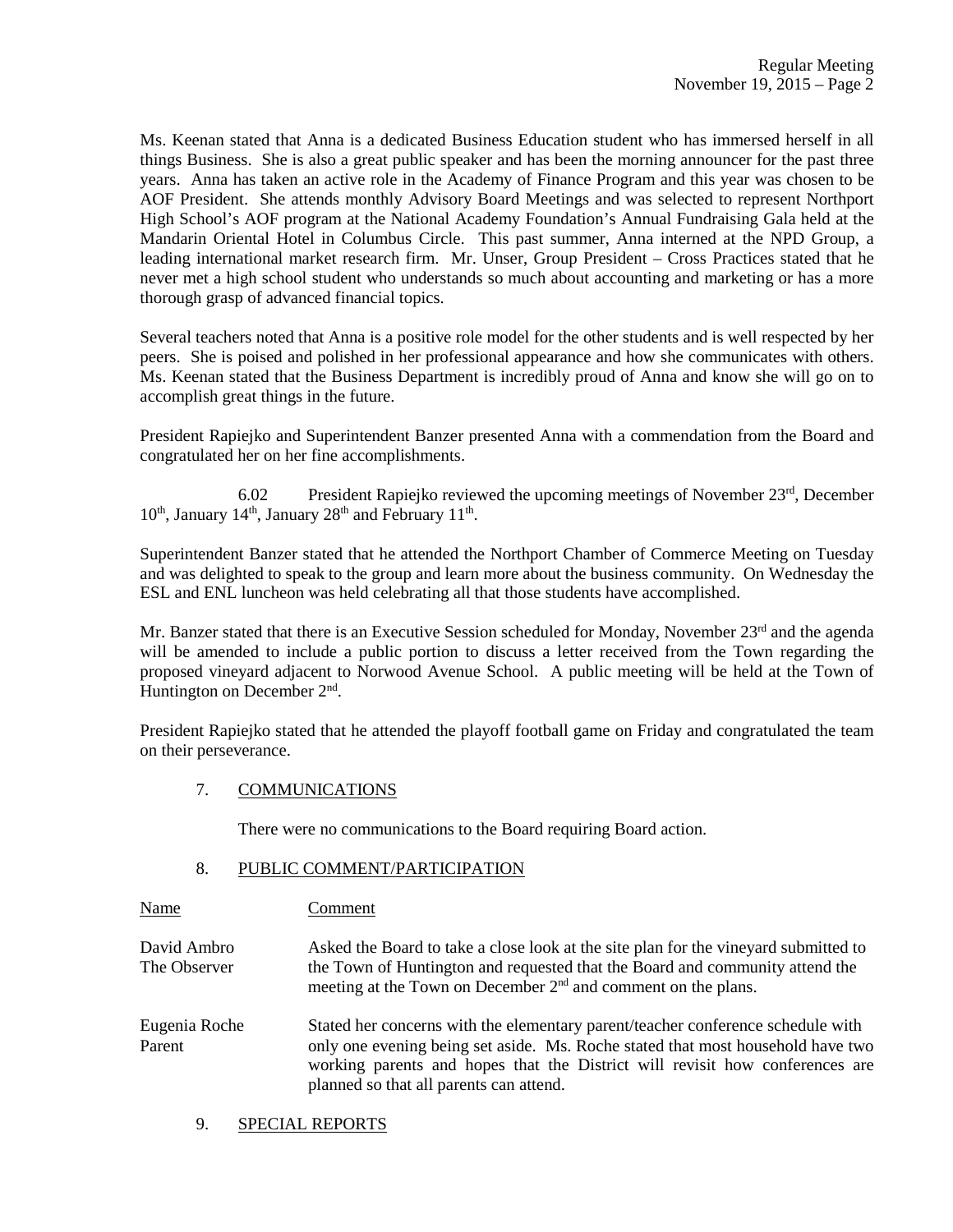9.01 Dr. Patricia Schmitt, English Department Chairperson, presented the 2015-2016 English Department Instructional Initiatives.

Dr. Schmitt reviewed the 2014-2015 ELA Instructional Initiatives which included revising and formulating the  $11<sup>th</sup>$  and  $12th$  grade curricula, working with elementary coordinators to revise and continue to develop writing units of study aligned with the Common Core, and continuing to infuse materials and practices provided on EngageNY. The 2015-2016 ELA Instructional Initiatives are to implement newly created and revised curricular units for the  $7<sup>th</sup>$ -9<sup>th</sup> grades, explore technologies and methodologies that support the writing process and enhance information provided to parents, and to use data collected from on-demand writing, writing portfolios, and NWEA to target instruction.

Dr. Schmitt reviewed the 2014-2015 Library/Media Instructional Initiatives which included expanding and communicating the importance of digital citizenship (databases/faculty meetings), supporting skills and practices that enhance academic honesty (professional development), and continuing to align library media standards with the overall goals of the school community (business insights: essentials). The 2015-2016 Library/Media Instructional Initiatives are to develop digital collections to support project-based learning, expand and communicate the importance of digital citizenship, and implement full-day kindergarten curriculum.

Dr. Schmitt reviewed assessment data including a comparison of the number of students not tested from 2013-2015, Grades 3-8 State English, Cohort Regents Proficiency and Mastery Levels, Advanced Placement Courses, and IB English Higher Level.

There was a discussion of the number of students challenging classes,  $9<sup>th</sup>$  and  $10<sup>th</sup>$  grade curriculum level of rigor, efficacy of the extra period at the middle school level, measurement of rubrics, and the outcome of implementing labs.

 9.02 Ms. Tara Gaiss, Coordinator of Reading and AIS/RtI and Ms. Robin Rann, District Chairperson of Mathematics, reviewed the process taken in changing the K-5 Report Cards and the changes to the K-5 Report Cards. The Standards Base Reporting aligns report cards to standards and current practices, identifies individual strength and stretch areas, helps teachers adjust instruction and design interventions, and helps parents and students understand grade level expectations.

During the 2013-2014 school year, the grading sub-committee of the Elementary Curriculum Counsel recommended developing new standards-based report cards that encourage more consistency in reporting, emphasize descriptive over average/quantitative grading and reporting, promote growth, and support the use of rubrics. During the 2014-2015 school year, the Report Card Committee was established for developing new report cards with the following goals in mind: to report on performance, progress, and process in a way that parents can understand, to support parent conference conversations and are gradespecific and standards-based (reflecting Common Core Standards). A team of 21 members comprised of teachers, psychologist, coordinators, and building and district administrators met monthly during the 2014- 2015 school year as a whole committee, with several additional sub-committee (ELA/Math) meetings. The committee examined/critiqued twelve standards-based report cards from surrounding districts, formulated a new report card structure, broke into two sub-groups to identify standards for each grade's report card, developed remaining areas of the report card, and the ongoing progress was reported at monthly Elementary Curriculum Council meetings.

Ms. Gaiss and Ms. Rann reviewed the reporting process. Grades reflect a student's understanding within a given standards three times per year. Grades reflect a child's ability to apply grade level concepts that are introduced each trimester. Instructional reading benchmark level (reading record level) is reported each trimester. Reading continuum level is reported each trimester. In addition to concept development in mathematics, fluency and problem solving skills are evaluated each trimester.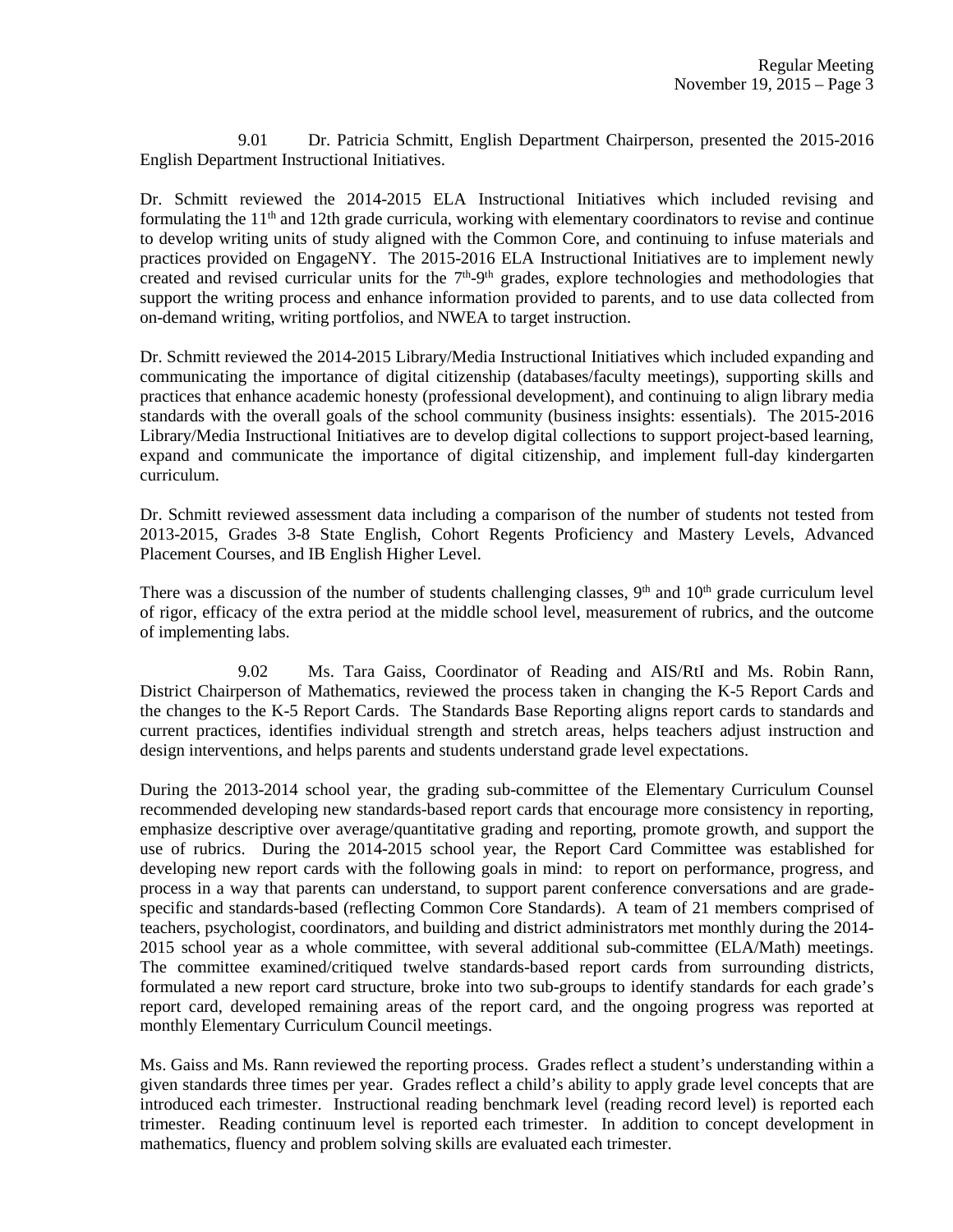Ms. Gaiss and Ms. Rann reviewed the following elements of the report cards: Performance Key, Reading Continuum, Grade Level Math Fluencies, Learning Behaviors and Growth Habits Key, and the Comments and Goal Setting. The draft progress report templates were circulated to the grade-levels in the spring of 2015. The final progress report draft was reviewed at grade-level meetings on June 8, 2015 with revisions distributed via e-mail to teachers in September 2015. There was five hours of training on November 3rd for classroom teachers covering ELA, Mathematics, Learning Behaviors and Growth Habits. A two hour professional development session for teachers was held in late November.

Parent Communication regarding the changes to the K-5 Report Cards: Monthly reports during the 2014- 2015 school year with drafts presented in June of 2015 were given to parent representatives of the Elementary Curriculum Council. A two-hour presentation to PTA Council was held on November 10<sup>th</sup>. Presentations to building PTAs by elementary principals were held in the fall of 2015. A webinar for parents will be held for parents on November 30<sup>th</sup> and this will be recorded and posted on the District's website. Live parent workshop in the East Northport Middle School North Cafeteria will be held on December  $2<sup>nd</sup>$ . A question and answer document for parents is on the District's website.

There was a brief discussion regarding the changes. The Board thanks Ms. Gaiss and Ms. Rann for their very informative report.

#### 10. SUPERINTENDENT'S REPORT, GENERAL – FOR BOARD ACTION

Motion was made by Trustee Badanes, seconded by Trustee Thompson, to approve items 10.01, 10.02 and 10.04.

10.01 Receiving for a second read and adopting the following policy:

10.01.1 Policy #8635 – "Information Security Breach and Notification"

10.02 Receiving for a first read the following policies:

 10.02.1 Policy #5140 – "Concussion Management" 10.02.2 Policy #5710 – "Violent and Disruptive Reporting" 10.02.3 Policy #8414 – "Idling of Buses" 10.02.4 Policy #8505 – "Charging School Meals"

At 10:30 p.m., motion was made by Trustee Pisacani, seconded by Trustee Thompson, to extend the meeting.

Unanimously carried.

 10.04 Approving the Personnel Actions Report dated November 19, 2015, attached and made part of the official minutes.

Vote on Trustee Badanes' motion to approve items 10.01, 10.02 and 10.04 was unanimously carried.

Motion was made by Trustee McCue, seconded by Trustee Topel, to approve item 10.03.

 10.03 Approving request for foreign travel for students to countries outside of the United States during the 2015-2016 school year:

• Montreal and Quebec City (June 24 – June 28, 2016)

Vote on Trustee McCue's motion was as follows: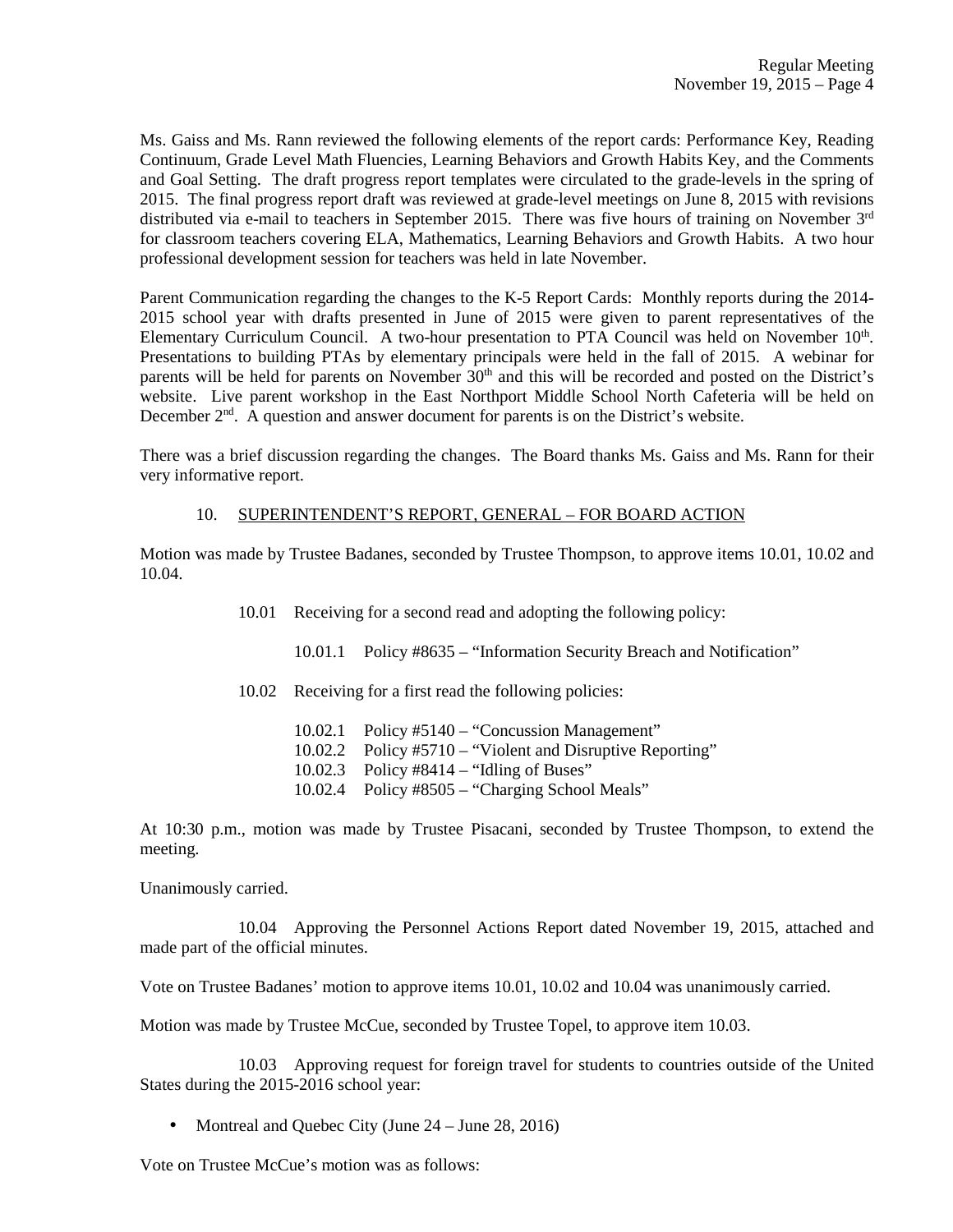#### YES: Ms. Binger, Mrs. McCue, Mrs. McNaughton, Mrs. Pisacani, Mr. Rapiejko, Mr. Stein, Mrs. Thompson, Mrs. Topel ABSTAIN: Mr. Badanes

Motion passed.

Motion was made by Trustee McCue, seconded by Trustee Topel, to approve all items under 11.

#### 11. SUPERINTENDENT'S REPORT, FINANCIAL – FOR BOARD ACTION

 11.01 Approving the annual membership dues in the New York State School Boards Association in the amount of \$11,782.00

11.02 Approving the following resolution:

 "BE IT RESOLVED, that the Board of Education hereby gratefully accepts a donation of \$4,459 from Northport-East Northport residents whose names are more fully set forth in the attached document, for the purpose of the Northport High School Introduction to Dance trip to New York City on March 16, 2016 and increase the 2015-2016 budget code A2110.4161.30.2903 by \$4,459 for this purpose.

 BE IT RESOLVED, that the Board of Education hereby approves an increase in the revenue code A2705 of the 2015-2016 budget by \$4,459 with the understanding that this increase in revenue is the result of donations from Northport-East Northport residents."

 11.03 Approving a Supplementary Education Services Agreement between the Northport-East Northport Union Free School District and Lynda Mulley Hunt, who will visit students and speak to them about her books and writing process, in an amount not to exceed \$1,200 (NMS).

 11.04 Approving a Supplementary Education Services Agreement between the Northport-East Northport Union Free School District and Long Island Gay and Lesbian Youth (LIGALY, Inc.) for a Community Educator to present the T101 workshop for various staff in the District, in an amount not to exceed \$150 (SSS)

 11.05 Approving a 2015-2016 Special Education Services Contract between the Board of Education of the Northport-East Northport Union Free School District and the Board of Education of the South Huntington Union Free School District

 11.06 Approving a 2015-2016 Agreement between the Northport-East Northport Union Free School District and Christine Baudin, for speech language therapy services (Spec. Ed.)

 11.07 Approving a 2015-2016 Agreement between the Northport-East Northport Union Free School District and Green Chimneys Children's Services, Inc. (Spec. Ed.)

 11.08 Approving a Rider to Agreement between the Board of Education of the Northport-East Northport Union Free School District and North Fork Express (NAS)

 11.09 Approving a Consultant Agreement between the Northport-East Northport Union Free School District and the Long Island Center for Arts and Sciences (FAS)

 11.10 Approving a Rider to Agreement between the Board of Education of the Northport-East Northport Union Free School District and Gerber Tours, Inc. (FAS)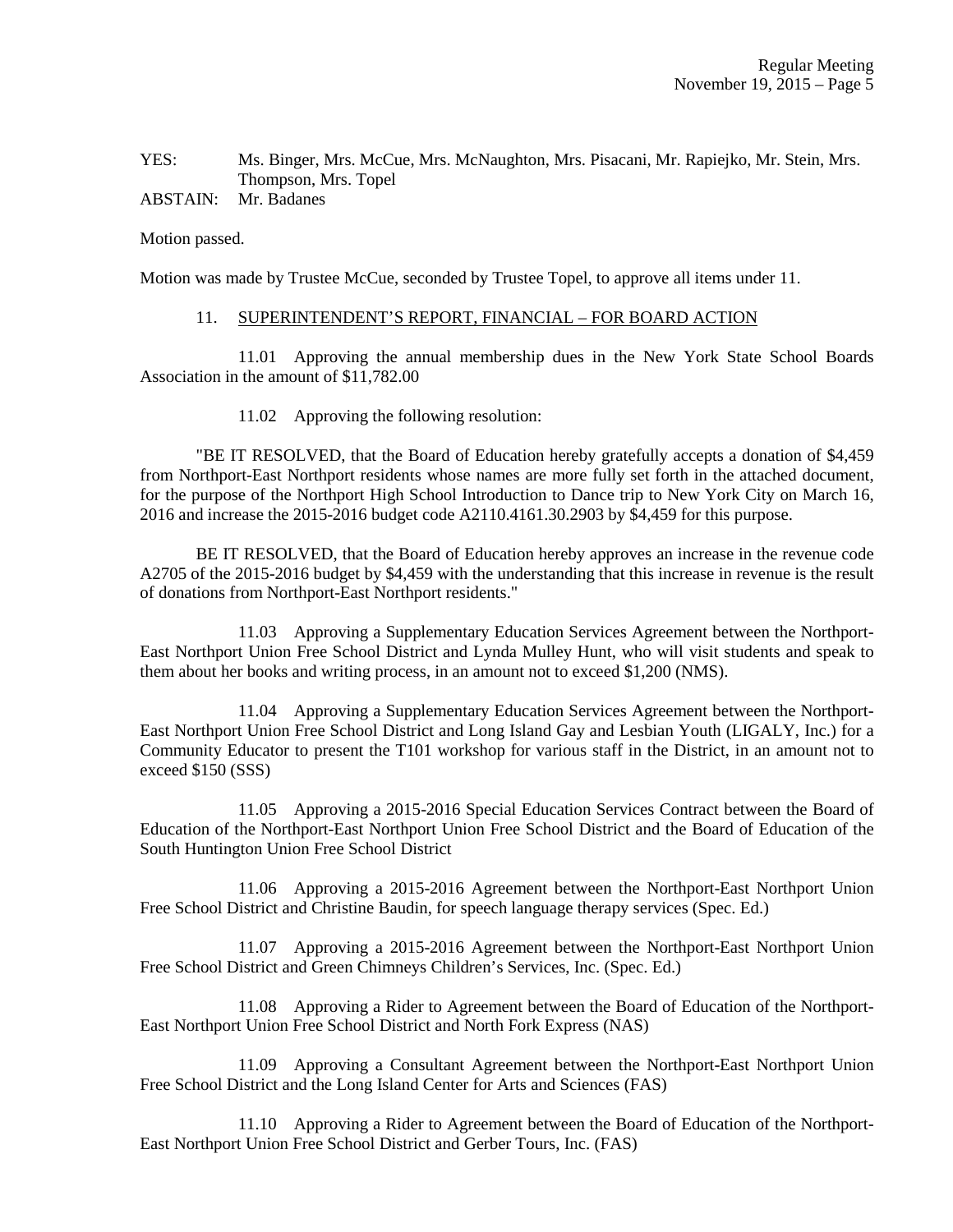11.11 Approving a Rider to Agreement between the Board of Education of the Northport-East Northport Union Free School District and Mount Alvernia (NHS)

 11.12 Approving a Rider to Agreement between the Board of Education of the Northport-East Northport Union Free School District and Schoolman Transportation System, Inc. d/b/a Classic Coach (NHS)

 11.13 Approving the Treasurer's Report and Monthly Summary of Receipts and **Disbursements** 

# 11.13.1 Treasurer's Report for the period September 1, 2015 through September

30, 2015

# 11.07.2 Monthly Summary of Receipts and Disbursements for September 2015

11.14 Approving the Schedule of Investments as of September 30, 2015

- 11.15 Approving the Collateral Schedule as of September 30, 2015
- 11.16 Approving the Bank Reconciliation Report for the Month Ended September 30, 2015

 11.17 Approving the General Fund Projected Cash Flow Statement for the Year Ending 2015-2016, Actual Data July 1, 2015 – September 30, 2015, Estimated Data October 1, 2015 – June 30, 2016

Vote on Trustee McCue's, motion to approve all items under 11. was unanimously carried.

# 12. SUPERINTENDENT'S REPORT – FOR INFORMATION ONLY

13. UNFINISHED BUSINESS

Motion was made by Trustee McCue, seconded by Trustee Topel, to reorder the agenda and move item 13.02 before 13.01.

Unanimously carried.

# 13.02 Reform Agenda Advocacy

The Board reviewed the draft letter regarding the newly enacted Annual Professional Performance Review which will be sent to local and state legislators. Minor revisions were made to the letter.

Trustee Stein stated that it was a great letter and commended the Trustees who worked on it. Mr. Stein stated that there are three components: APPR, Common Core and assessments. Mr. Stein stated that as leaders of the District the Board should take a position of some kind and generate a statement that embraces getting the Common Core and Assessments reviewed.

President Rapiejko tasked the Superintendent to prepare a letter regarding assessments.

Motion was made by Trustee McCue, seconded by Trustee Thompson, to approve the Reform Agenda Advocacy letter with the minor revisions.

Unanimously carried.